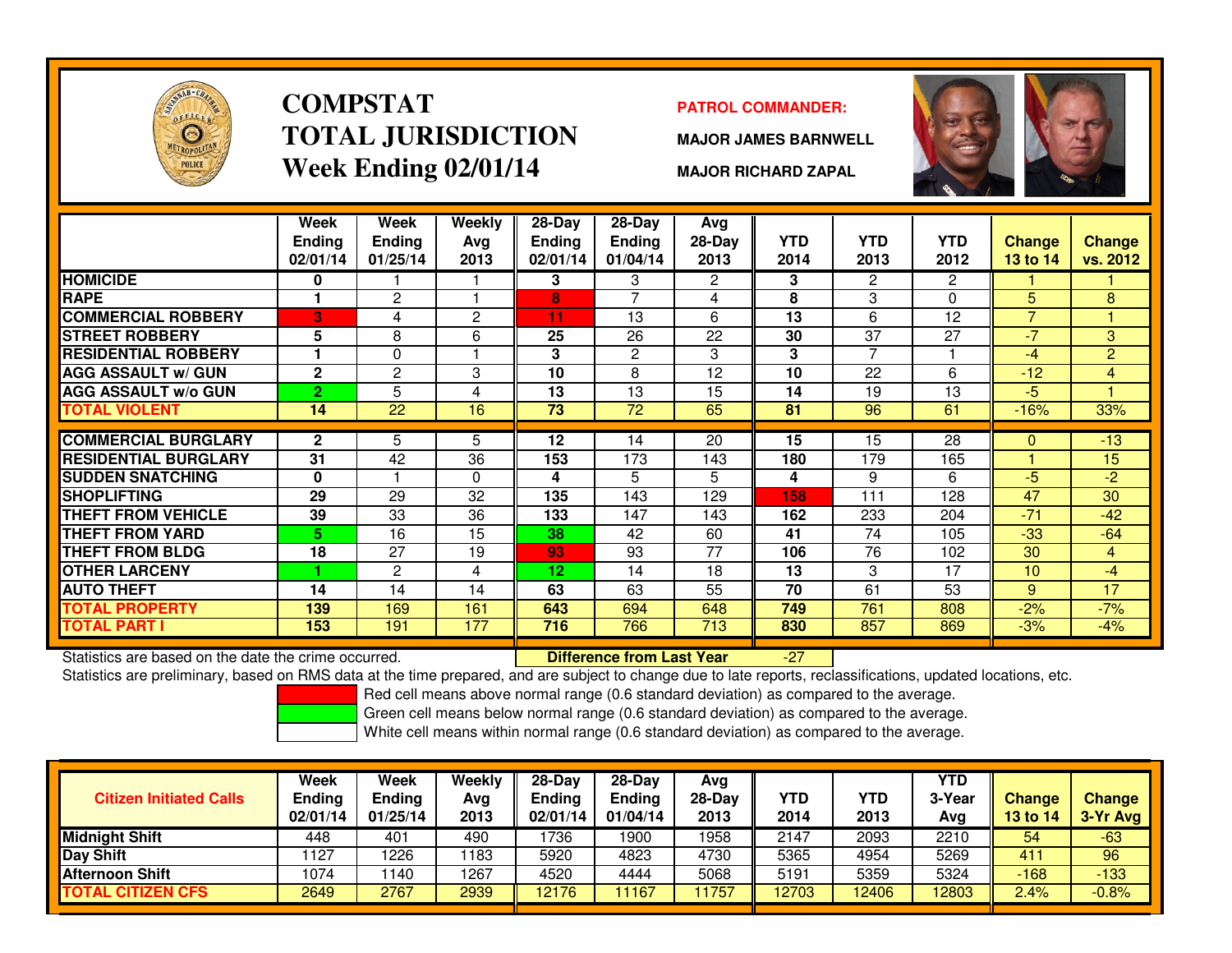

# **COMPSTATWEST CHATHAM PRECINCTWeek Ending 02/01/14**

### **PRECINCT COMMANDER:**

**CAPT. PHILIP REILLEY**



|                             | Week<br><b>Ending</b><br>02/01/14 | Week<br><b>Ending</b><br>01/25/14 | Weekly<br>Ava<br>2013 | $28-Day$<br><b>Ending</b><br>02/01/14 | $28$ -Day<br><b>Ending</b><br>01/04/14 | Avg<br>28-Day<br>2013 | <b>YTD</b><br>2014 | <b>YTD</b><br>2013 | <b>YTD</b><br>2012 | <b>Change</b><br><b>13 to 14</b> | Change<br>vs. 2012 |
|-----------------------------|-----------------------------------|-----------------------------------|-----------------------|---------------------------------------|----------------------------------------|-----------------------|--------------------|--------------------|--------------------|----------------------------------|--------------------|
| <b>HOMICIDE</b>             | 0                                 | 0                                 | 0                     | 0                                     | 0                                      | $\Omega$              | 0                  | $\Omega$           | $\Omega$           | $\mathbf{0}$                     | 0                  |
| <b>RAPE</b>                 | $\mathbf{0}$                      |                                   | 0                     | $\mathbf{2}$                          | $\mathbf{2}$                           |                       | $\mathbf{2}$       | $\mathbf{0}$       | $\Omega$           | 2                                | $\overline{2}$     |
| <b>COMMERCIAL ROBBERY</b>   | $\mathbf{0}$                      |                                   | 0                     | $\mathbf{2}$                          | 2                                      |                       | $\mathbf{2}$       |                    | 2                  |                                  | $\overline{0}$     |
| <b>STREET ROBBERY</b>       |                                   |                                   | 0                     | 2                                     |                                        | $\overline{2}$        | $\mathbf 2$        | 10                 | 4                  | $-8$                             | $-2$               |
| <b>RESIDENTIAL ROBBERY</b>  | $\bf{0}$                          | $\Omega$                          | 0                     |                                       |                                        |                       | ۰                  |                    | $\Omega$           | $\Omega$                         |                    |
| <b>AGG ASSAULT w/ GUN</b>   | $\bf{0}$                          | $\Omega$                          | 0                     | 0                                     | $\mathbf{0}$                           |                       | 0                  | 2                  | $\Omega$           | $-2$                             | $\overline{0}$     |
| <b>AGG ASSAULT w/o GUN</b>  | $\bf{0}$                          |                                   |                       |                                       |                                        | 3                     |                    | $\Omega$           | 2                  |                                  | -1                 |
| <b>TOTAL VIOLENT</b>        | и                                 | 4                                 | $\overline{c}$        | 8                                     | 7                                      | 8                     | 8                  | 14                 | 8                  | $-43%$                           | 0%                 |
|                             |                                   |                                   |                       |                                       |                                        |                       |                    |                    |                    |                                  |                    |
| <b>COMMERCIAL BURGLARY</b>  | 0                                 | 0                                 |                       | 0                                     | 0                                      | $\overline{2}$        | 0                  | 3                  |                    | $-3$                             | -1                 |
| <b>RESIDENTIAL BURGLARY</b> | 4                                 | 6                                 | 6                     | 21                                    | 29                                     | 25                    | 28                 | $\overline{36}$    | 30                 | $-8$                             | $-2$               |
| <b>SUDDEN SNATCHING</b>     | $\mathbf{0}$                      | 0                                 | 0                     | 0                                     | $\Omega$                               | $\Omega$              | $\bf{0}$           | $\mathbf{0}$       | $\Omega$           | $\Omega$                         | $\overline{0}$     |
| <b>SHOPLIFTING</b>          | $\mathbf{2}$                      | 3                                 | 3                     | 17                                    | 18                                     | 12                    | 20                 | 15                 | 14                 | 5                                | 6                  |
| <b>THEFT FROM VEHICLE</b>   | $\overline{9}$                    | 6                                 | 5                     | 25                                    | 26                                     | 21                    | 30                 | 33                 | 29                 | $-3$                             |                    |
| <b>THEFT FROM YARD</b>      | $\mathbf{0}$                      | 6                                 | 2                     | 11                                    | 13                                     | 8                     | 12                 | 11                 | 11                 |                                  |                    |
| <b>THEFT FROM BLDG</b>      | 4                                 | 4                                 | 3                     | 15                                    | 13                                     | 11                    | 17                 | 10                 | 16                 | $\overline{7}$                   |                    |
| <b>OTHER LARCENY</b>        | $\mathbf{0}$                      | 0                                 | н                     | $\mathbf{2}$                          | 4                                      | $\overline{2}$        | 3                  | $\mathbf{0}$       | 5                  | 3                                | $-2$               |
| <b>AUTO THEFT</b>           | 3                                 |                                   | 2                     | 9                                     | 8                                      | 9                     | 10                 | 10                 | 8                  | $\Omega$                         | $\overline{2}$     |
| <b>TOTAL PROPERTY</b>       | 22                                | 26                                | 23                    | 100                                   | 111                                    | 91                    | 120                | 118                | 114                | 2%                               | 5%                 |
| <b>TOTAL PART I</b>         | 23                                | 30                                | 25                    | 108                                   | 118                                    | 99                    | 128                | 132                | 122                | $-3%$                            | 5%                 |

Statistics are based on the date the crime occurred. **Difference from Last Year** 

Statistics are based on the date the crime occurred.<br>Statistics are preliminary, based on RMS data at the time prepared, and are subject to change due to late reports, reclassifications, updated locations, etc.

Red cell means above normal range (0.6 standard deviation) as compared to the average.

Green cell means below normal range (0.6 standard deviation) as compared to the average.

| <b>Citizen Initiated Calls</b> | Week<br><b>Ending</b><br>02/01/14 | Week<br>Ending<br>01/25/14 | Weekly<br>Avg<br>2013 | $28-Day$<br><b>Ending</b><br>02/01/14 | $28-Day$<br><b>Ending</b><br>01/04/14 | Avg<br>28-Day<br>2013 | YTD<br>2014 | YTD<br>2013 | <b>YTD</b><br>3-Year<br>Avg | <b>Change</b><br>13 to 14 | <b>Change</b><br>3-Yr Avg |
|--------------------------------|-----------------------------------|----------------------------|-----------------------|---------------------------------------|---------------------------------------|-----------------------|-------------|-------------|-----------------------------|---------------------------|---------------------------|
| Midnight Shift                 | 93                                | 83                         | 97                    | 345                                   | 389                                   | 389                   | 432         | 398         | 419                         | 34                        | 13                        |
| Day Shift                      | 219                               | 267                        | 242                   | 2234                                  | 986                                   | 967                   | 1089        | 1014        | 1053                        | 75                        | 36                        |
| <b>Afternoon Shift</b>         | 200                               | 234                        | 259                   | 936                                   | 746                                   | 1036                  | 1069        | 103         | 1096                        | -34                       | $-27$                     |
| <b>TOTAL CITIZEN CFS</b>       | 512                               | 512                        | 598                   | 3515                                  | 2121                                  | 2392                  | 2590        | 2515        | 2568                        | 3.0%                      | 0.9%                      |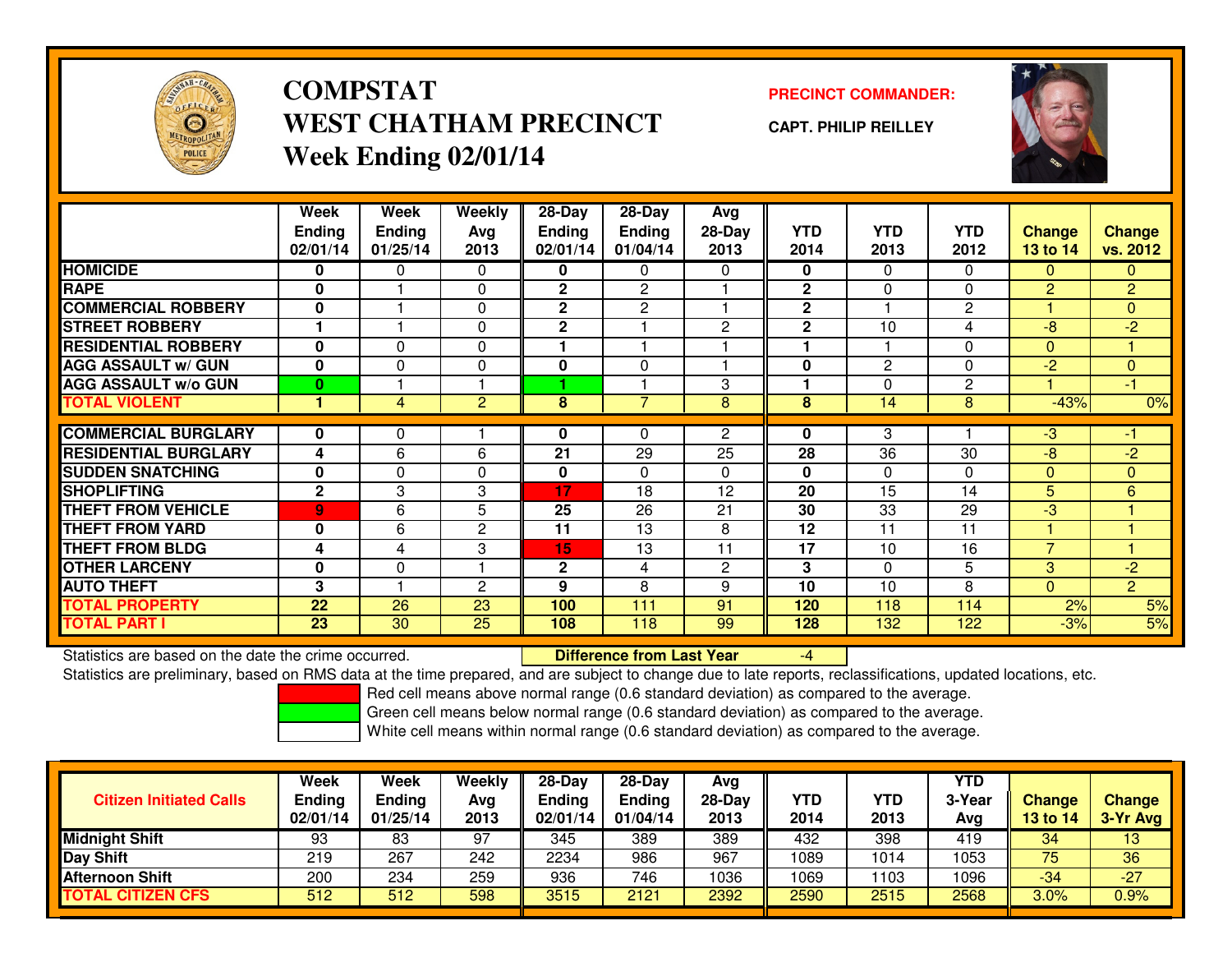

# **COMPSTATDOWNTOWN PRECINCTWeek Ending 02/01/14**

#### **PRECINCT COMMANDER:**

**CAPT. Ben Herron**



|                             | Week<br><b>Endina</b><br>02/01/14 | Week<br><b>Ending</b><br>01/25/14 | Weekly<br>Avg<br>2013 | 28-Day<br>Endina<br>02/01/14 | 28-Day<br><b>Ending</b><br>01/04/14 | Avg<br>28-Day<br>2013 | <b>YTD</b><br>2014 | <b>YTD</b><br>2013 | <b>YTD</b><br>2012 | <b>Change</b><br><b>13 to 14</b> | <b>Change</b><br>vs. 2012 |
|-----------------------------|-----------------------------------|-----------------------------------|-----------------------|------------------------------|-------------------------------------|-----------------------|--------------------|--------------------|--------------------|----------------------------------|---------------------------|
| <b>HOMICIDE</b>             | 0                                 | 0                                 | $\Omega$              | 0                            | $\mathbf{0}$                        |                       | 0                  | $\Omega$           | 0                  | $\mathbf{0}$                     | $\mathbf{0}$              |
| <b>RAPE</b>                 |                                   | $\Omega$                          | $\Omega$              | 3                            | $\overline{2}$                      |                       | 3                  | $\Omega$           | 0                  | 3                                | 3                         |
| <b>COMMERCIAL ROBBERY</b>   | $\bf{0}$                          | $\Omega$                          | $\mathbf{0}$          |                              | $\mathbf{2}$                        |                       | $\mathbf{2}$       | $\Omega$           |                    | $\overline{2}$                   |                           |
| <b>STREET ROBBERY</b>       |                                   |                                   | 2                     | 5                            | 4                                   | 8                     | 5                  | 11                 | 9                  | -6                               | $-4$                      |
| <b>RESIDENTIAL ROBBERY</b>  | $\bf{0}$                          | $\Omega$                          | $\Omega$              | 0                            | $\Omega$                            |                       | $\bf{0}$           | 2                  | 0                  | $-2$                             | $\Omega$                  |
| <b>AGG ASSAULT w/ GUN</b>   |                                   | 0                                 |                       | 3                            | $\overline{2}$                      | 3                     | 3                  | 4                  |                    | -1                               | $\overline{2}$            |
| <b>AGG ASSAULT w/o GUN</b>  |                                   | 2                                 |                       | 6                            | 5                                   | 4                     | 6                  | 7                  | 6                  | -1                               | $\Omega$                  |
| <b>TOTAL VIOLENT</b>        | 4                                 | 3                                 | 4                     | 18                           | 15                                  | 18                    | 19                 | 24                 | 17                 | $-21%$                           | 12%                       |
|                             |                                   |                                   |                       |                              |                                     |                       |                    |                    |                    |                                  |                           |
| <b>COMMERCIAL BURGLARY</b>  | 0                                 | $\mathbf{2}$                      |                       | 3                            | 3                                   | 3                     | 3                  |                    | 6                  | $\overline{2}$                   | $-3$                      |
| <b>RESIDENTIAL BURGLARY</b> | $\mathbf{2}$                      | 4                                 | 3                     | 9                            | 9                                   | 13                    | 10                 | 15                 | 18                 | -5                               | -8                        |
| <b>SUDDEN SNATCHING</b>     | 0                                 |                                   | 0                     | 2                            | $\mathbf{2}$                        | $\mathbf{2}$          | $\mathbf 2$        | 6                  | 0                  | $-4$                             | $\overline{2}$            |
| <b>SHOPLIFTING</b>          | 6                                 | 4                                 | 4                     | 20                           | 18                                  | 17                    | 21                 | 13                 | 17                 | 8                                | $\overline{4}$            |
| <b>THEFT FROM VEHICLE</b>   | 9                                 |                                   | $\overline{7}$        | 17                           | 13                                  | 29                    | 20                 | 29                 | 55                 | -9                               | $-35$                     |
| <b>THEFT FROM YARD</b>      | $\mathbf{2}$                      | 3                                 | 4                     | 6.                           | 4                                   | 18                    | 6                  | 25                 | 15                 | $-19$                            | $-9$                      |
| <b>THEFT FROM BLDG</b>      | 4                                 | 10                                | 4                     | 21                           | 25                                  | 15                    | $\overline{27}$    | 18                 | 27                 | 9                                | $\Omega$                  |
| <b>OTHER LARCENY</b>        | $\mathbf{0}$                      | 0                                 |                       | $\bf{0}$                     | 0                                   | 4                     | 0                  |                    | 3                  | $-1$                             | $-3$                      |
| <b>AUTO THEFT</b>           | 3                                 | 4                                 | $\mathbf{c}$          | 11                           | 9                                   | 9                     | 11                 | 13                 | 14                 | $-2$                             | $-3$                      |
| <b>TOTAL PROPERTY</b>       | 26                                | 29                                | 27                    | 89                           | 83                                  | 110                   | 100                | 121                | 155                | $-17%$                           | $-35%$                    |
| <b>TOTAL PART I</b>         | 30                                | 32                                | 31                    | 107                          | 98                                  | 128                   | 119                | 145                | 172                | $-18%$                           | $-31%$                    |

Statistics are based on the date the crime occurred. **Difference from Last Year** 

Statistics are based on the date the crime occurred.<br>Statistics are preliminary, based on RMS data at the time prepared, and are subject to change due to late reports, reclassifications, updated locations, etc.

Red cell means above normal range (0.6 standard deviation) as compared to the average.

Green cell means below normal range (0.6 standard deviation) as compared to the average.

| <b>Citizen Initiated Calls</b> | Week<br><b>Ending</b><br>02/01/14 | Week<br><b>Ending</b><br>01/25/14 | Weekly<br>Avg<br>2013 | $28-Day$<br><b>Ending</b><br>02/01/14 | 28-Day<br>Ending<br>01/04/14 | Avg<br>28-Day<br>2013 | <b>YTD</b><br>2014 | YTD<br>2013 | YTD<br>3-Year<br>Avg | <b>Change</b><br>13 to 14 | <b>Change</b><br>3-Yr Avg |
|--------------------------------|-----------------------------------|-----------------------------------|-----------------------|---------------------------------------|------------------------------|-----------------------|--------------------|-------------|----------------------|---------------------------|---------------------------|
| <b>Midnight Shift</b>          | 104                               | 97                                | 107                   | 390                                   | 399                          | 428                   | 463                | 485         | 493                  | $-22$                     | $-30$                     |
| <b>Day Shift</b>               | 185                               | 219                               | 208                   | 753                                   | 767                          | 832                   | 881                | 850         | 900                  | 31                        | $-19$                     |
| <b>Afternoon Shift</b>         | 214                               | 194                               | 226                   | 759                                   | 746                          | 905                   | 864                | 954         | 902                  | $-90$                     | $-38$                     |
| <b>TOTAL CITIZEN CFS</b>       | 503                               | 510                               | 541                   | 1902                                  | 1912                         | 2165                  | 2208               | 2289        | 2295                 | $-3.5%$                   | $-3.8%$                   |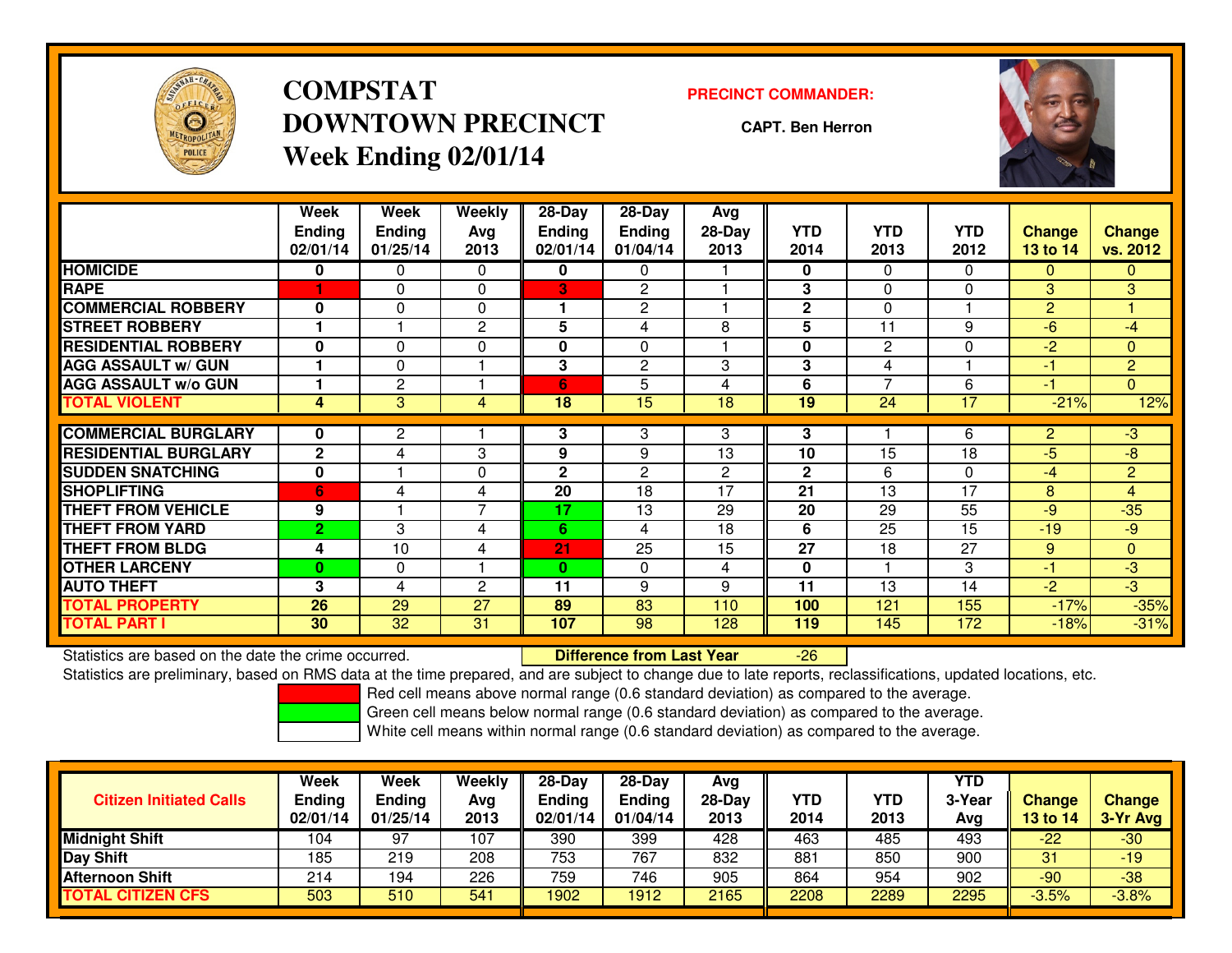

# **COMPSTATCENTRAL PRECINCT** CAPT. DEVONN ADAMS **Week Ending 02/01/14**

### **PRECINCT COMMANDER:**



|                             | Week<br><b>Ending</b><br>02/01/14 | Week<br><b>Ending</b><br>01/25/14 | Weekly<br>Avg<br>2013 | 28-Day<br><b>Ending</b><br>02/01/14 | 28-Day<br><b>Ending</b><br>01/04/14 | Avg<br>$28-Day$<br>2013 | <b>YTD</b><br>2014 | <b>YTD</b><br>2013       | <b>YTD</b><br>2012 | Change<br>13 to 14 | <b>Change</b><br>vs. 2012 |
|-----------------------------|-----------------------------------|-----------------------------------|-----------------------|-------------------------------------|-------------------------------------|-------------------------|--------------------|--------------------------|--------------------|--------------------|---------------------------|
| <b>HOMICIDE</b>             | 0                                 |                                   | $\Omega$              | 3                                   | 3                                   |                         | 3                  | $\mathbf{0}$             | $\overline{2}$     | 3                  |                           |
| <b>RAPE</b>                 | 0                                 |                                   | 0                     |                                     |                                     | $\Omega$                |                    |                          | 0                  | $\Omega$           |                           |
| <b>COMMERCIAL ROBBERY</b>   | $\overline{2}$                    |                                   | 0                     | 3                                   | $\mathbf{2}$                        |                         | 4                  | 2                        | 3                  | 2                  |                           |
| <b>STREET ROBBERY</b>       | $\bf{0}$                          | 3                                 |                       | 8                                   | 11                                  | 5                       | 10                 | $\overline{ }$           | 9                  | 3                  |                           |
| <b>RESIDENTIAL ROBBERY</b>  | $\mathbf 0$                       | $\Omega$                          | $\mathbf{0}$          | 0                                   | $\Omega$                            |                         | 0                  |                          | 0                  | $-1$               | $\Omega$                  |
| <b>AGG ASSAULT W/ GUN</b>   | $\bf{0}$                          | $\mathbf{2}$                      |                       | 5                                   | 5                                   | 4                       | 5                  | 6                        | 4                  | $-1$               |                           |
| <b>AGG ASSAULT w/o GUN</b>  | $\bf{0}$                          |                                   |                       | $\overline{2}$                      | 4                                   | 4                       | 3                  | $\overline{\phantom{a}}$ | 4                  | $-4$               | $-1$                      |
| <b>TOTAL VIOLENT</b>        | $\overline{2}$                    | 9                                 | 4                     | $\overline{22}$                     | $\overline{26}$                     | 17                      | $\overline{26}$    | $\overline{24}$          | $\overline{22}$    | 8%                 | 18%                       |
|                             |                                   |                                   |                       |                                     |                                     |                         |                    |                          |                    |                    |                           |
| <b>COMMERCIAL BURGLARY</b>  | 0                                 |                                   | 2                     | 2                                   | 4                                   |                         | 3                  |                          | 8                  | $\overline{2}$     | $-5$                      |
| <b>RESIDENTIAL BURGLARY</b> | 16                                | 13                                | 9                     | 60                                  | 59                                  | 37                      | 67                 | 40                       | $\overline{35}$    | 27                 | 32                        |
| <b>SUDDEN SNATCHING</b>     | $\mathbf 0$                       | 0                                 | 0                     | 0                                   |                                     |                         | 0                  | 2                        | 3                  | $-2$               | $-3$                      |
| <b>SHOPLIFTING</b>          | $\mathbf{2}$                      | $\Omega$                          | $\overline{2}$        | 4                                   | 5                                   | 8                       | 6                  | 10                       | 3                  | -4                 | 3                         |
| <b>THEFT FROM VEHICLE</b>   | 7                                 | $\overline{7}$                    | 9                     | 24                                  | 30                                  | 36                      | 31                 | 44                       | 48                 | $-13$              | $-17$                     |
| <b>THEFT FROM YARD</b>      |                                   | 4                                 | 4                     | 11                                  | 14                                  | 16                      | 13                 | 14                       | 23                 | $-1$               | $-10$                     |
| <b>THEFT FROM BLDG</b>      | $\overline{2}$                    | 3                                 | 4                     | 12                                  | 11                                  | 17                      | 12                 | 15                       | 24                 | -3                 | $-12$                     |
| <b>OTHER LARCENY</b>        | $\bf{0}$                          | $\Omega$                          |                       | 1                                   |                                     | 4                       | 1                  | $\mathbf{0}$             |                    |                    | $\Omega$                  |
| <b>AUTO THEFT</b>           | 6                                 | 5                                 | 4                     | 27                                  | 27                                  | 17                      | 32                 | 15                       | 13                 | 17                 | 19                        |
| <b>TOTAL PROPERTY</b>       | 34                                | 33                                | 35                    | 141                                 | 152                                 | 142                     | 165                | 141                      | 158                | 17%                | 4%                        |
| <b>TOTAL PART I</b>         | 36                                | 42                                | 39                    | 163                                 | 178                                 | 159                     | 191                | 165                      | 180                | 16%                | 6%                        |

Statistics are based on the date the crime occurred. **Difference from Last Year** 

Statistics are preliminary, based on RMS data at the time prepared, and are subject to change due to late reports, reclassifications, updated locations, etc.

Red cell means above normal range (0.6 standard deviation) as compared to the average.

Green cell means below normal range (0.6 standard deviation) as compared to the average.

<sup>26</sup>

| <b>Citizen Initiated Calls</b> | Week<br>Ending<br>02/01/14 | Week<br>Ending<br>01/25/14 | <b>Weekly</b><br>Avg<br>2013 | $28-Day$<br><b>Ending</b><br>02/01/14 | $28 - Day$<br><b>Ending</b><br>01/04/14 | Avg<br>28-Day<br>2013 | YTD<br>2014 | YTD<br>2013 | <b>YTD</b><br>3-Year<br>Avg | Change<br><b>13 to 14</b> | <b>Change</b><br>3-Yr Avg |
|--------------------------------|----------------------------|----------------------------|------------------------------|---------------------------------------|-----------------------------------------|-----------------------|-------------|-------------|-----------------------------|---------------------------|---------------------------|
| Midnight Shift                 | 95                         | 74                         | 105                          | 355                                   | 384                                     | 419                   | 443         | 462         | 491                         | $-19$                     | -48                       |
| Day Shift                      | 238                        | 270                        | 249                          | 1000                                  | 1030                                    | 996                   | 167         | 1056        | 1046                        | 111                       | 121                       |
| <b>Afternoon Shift</b>         | 209                        | 224                        | 263                          | 906                                   | 946                                     | 1050                  | 1051        | 1131        | 1131                        | $-80$                     | $-80$                     |
| <b>TOTAL CITIZEN CFS</b>       | 542                        | 568                        | 616                          | 2261                                  | 2360                                    | 2465                  | 2661        | 2649        | 2668                        | $0.5\%$                   | $-0.3%$                   |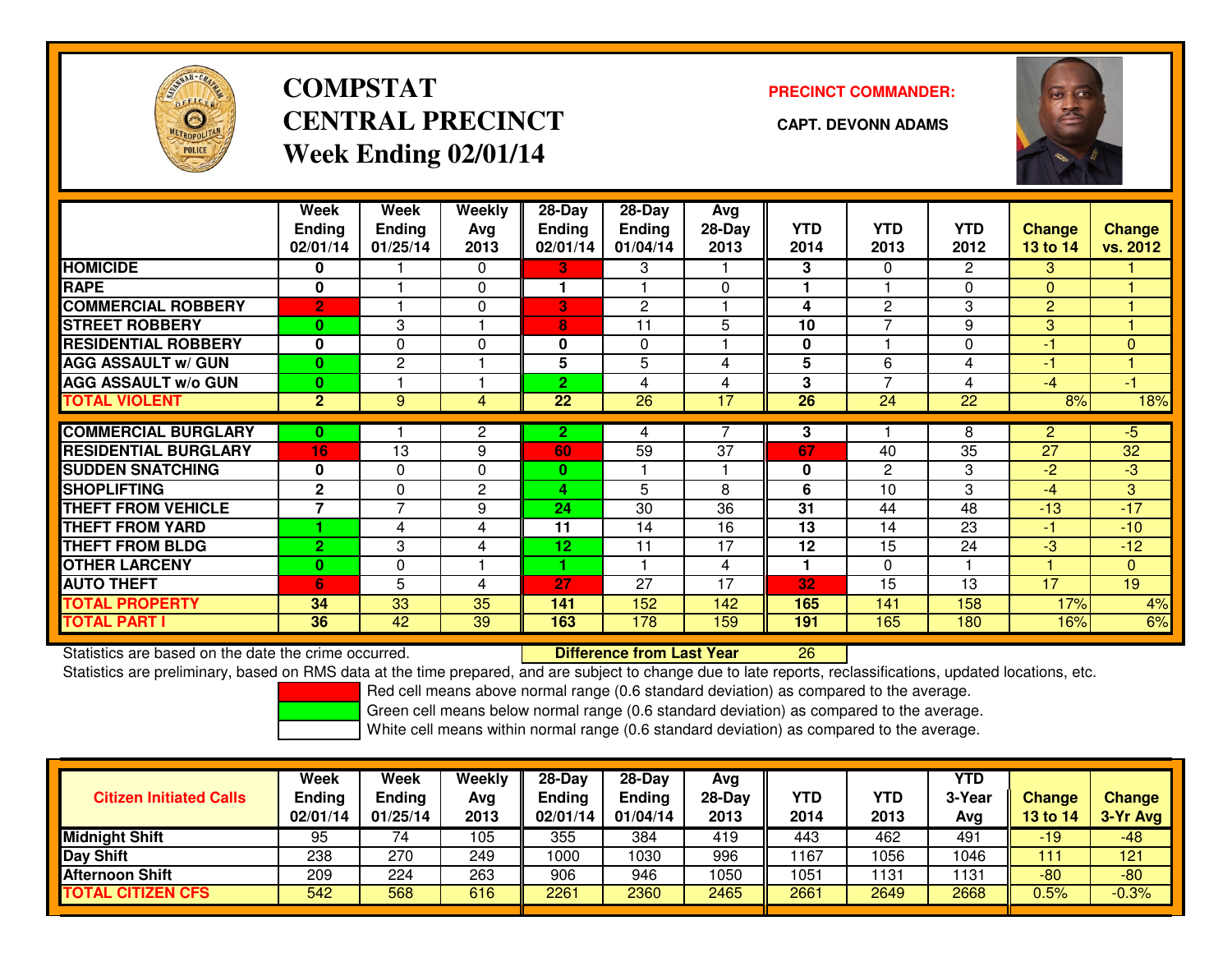

### **COMPSTAT PRECINCT COMMANDER: SOUTHSIDE PRECINCT CAPT. TERRY SHOOPWeek Ending 02/01/14**



|                             | Week           | Week           | Weekly         | $28-Day$       | $28 - Day$    | Avg            |                 |                |                |                |                |
|-----------------------------|----------------|----------------|----------------|----------------|---------------|----------------|-----------------|----------------|----------------|----------------|----------------|
|                             | <b>Ending</b>  | <b>Ending</b>  | Avg            | Endina         | <b>Ending</b> | $28-Day$       | <b>YTD</b>      | <b>YTD</b>     | <b>YTD</b>     | <b>Change</b>  | <b>Change</b>  |
|                             | 02/01/14       | 01/25/14       | 2013           | 02/01/14       | 01/04/14      | 2013           | 2014            | 2013           | 2012           | 13 to 14       | vs. 2012       |
| <b>HOMICIDE</b>             | 0              | 0              | $\Omega$       | 0              | $\Omega$      | $\Omega$       | 0               | $\overline{2}$ | 0              | $-2$           | $\mathbf{0}$   |
| <b>RAPE</b>                 | 0              | $\Omega$       | 0              |                |               |                |                 |                | 0              | $\mathbf{0}$   |                |
| <b>COMMERCIAL ROBBERY</b>   | $\bf{0}$       | $\overline{c}$ | 0              | 4              | 5             | $\overline{2}$ | 4               |                | 3              | 3              |                |
| <b>STREET ROBBERY</b>       | $\overline{2}$ |                |                | 5              | 5             | 3              | 7               |                |                | 6              | 6              |
| <b>RESIDENTIAL ROBBERY</b>  | 1              | $\Omega$       | $\Omega$       | $\overline{2}$ |               |                | $\mathbf{2}$    | $\Omega$       |                | $\overline{2}$ |                |
| <b>AGG ASSAULT w/ GUN</b>   | 0              | $\Omega$       | $\Omega$       | 0              | $\Omega$      |                | 0               | $\overline{2}$ | 0              | $-2$           | $\Omega$       |
| <b>AGG ASSAULT w/o GUN</b>  |                | $\Omega$       | 0              |                | $\Omega$      | $\overline{2}$ |                 | $\overline{2}$ |                | -1             | $\overline{0}$ |
| <b>TOTAL VIOLENT</b>        | 4              | 3              | $\overline{2}$ | 13             | 12            | 10             | $\overline{15}$ | 9              | 6              | 67%            | 150%           |
|                             |                |                |                |                |               |                |                 |                |                |                |                |
| <b>COMMERCIAL BURGLARY</b>  | $\mathbf{2}$   | 2              |                | 5              | 3             | 4              | 5               | 4              | 9              |                | $-4$           |
| <b>RESIDENTIAL BURGLARY</b> | 4              | 6              | 8              | 23             | 33            | 31             | 29              | 40             | 43             | $-11$          | $-14$          |
| <b>SUDDEN SNATCHING</b>     | $\bf{0}$       | $\Omega$       | $\Omega$       | $\mathbf{0}$   | $\Omega$      |                | $\mathbf{0}$    | $\Omega$       | $\overline{c}$ | $\Omega$       | $-2$           |
| <b>SHOPLIFTING</b>          | 13             | 13             | 15             | 52             | 59            | 58             | 66              | 46             | 65             | 20             |                |
| <b>THEFT FROM VEHICLE</b>   | 8              | 9              | 7              | 37             | 46            | 28             | 46              | 74             | 31             | $-28$          | 15             |
| <b>THEFT FROM YARD</b>      | $\mathbf{2}$   | 2              | 2              | 8              | 8             | 8              | 8               | 12             | 34             | $-4$           | $-26$          |
| <b>THEFT FROM BLDG</b>      | $\overline{2}$ | 5              | 5              | 17             | 18            | 19             | 19              | 17             | 20             | $\overline{2}$ | $-1$           |
| <b>OTHER LARCENY</b>        |                | 2              |                | 5              | 4             | 4              | 5               |                | 3              | 4              | $\overline{2}$ |
| <b>AUTO THEFT</b>           | $\mathbf{2}$   | 3              | $\overline{2}$ | 10             | 11            | 9              | 10              | 15             | 13             | $-5$           | $-3$           |
| <b>TOTAL PROPERTY</b>       | 34             | 42             | 40             | 157            | 182           | 163            | 188             | 209            | 220            | $-10%$         | $-15%$         |
| <b>TOTAL PART I</b>         | 38             | 45             | 43             | 170            | 194           | 173            | 203             | 218            | 226            | $-7%$          | $-10%$         |

Statistics are based on the date the crime occurred. **Difference from Last Year** Statistics are based on the date the crime occurred. **Externee the Difference from Last Year Mate and Statistics**<br>Statistics are preliminary, based on RMS data at the time prepared, and are subject to change due to late re

Red cell means above normal range (0.6 standard deviation) as compared to the average.

Green cell means below normal range (0.6 standard deviation) as compared to the average.

| <b>Citizen Initiated Calls</b> | Week<br><b>Ending</b><br>02/01/14 | <b>Week</b><br>Ending<br>01/25/14 | Weekly<br>Avg<br>2013 | 28-Dav<br>Ending<br>02/01/14 | $28-Dav$<br><b>Ending</b><br>01/04/14 | Avg<br>$28-Day$<br>2013 | <b>YTD</b><br>2014 | YTD<br>2013 | <b>YTD</b><br>3-Year<br>Avg | <b>Change</b><br>13 to 14 | <b>Change</b><br>3-Yr Avg |
|--------------------------------|-----------------------------------|-----------------------------------|-----------------------|------------------------------|---------------------------------------|-------------------------|--------------------|-------------|-----------------------------|---------------------------|---------------------------|
| <b>Midnight Shift</b>          | 68                                | 73                                | 86                    | 322                          | 364                                   | 343                     | 398                | 353         | 386                         | 45                        | $12 \,$                   |
| Day Shift                      | 236                               | 203                               | 238                   | 920                          | 1020                                  | 950                     | 1056               | 976         | 1046                        | 80                        | 10                        |
| <b>Afternoon Shift</b>         | 212                               | 219                               | 244                   | 881                          | 934                                   | 976                     | 1032               | 1029        | 1038                        |                           | -6                        |
| <b>CITIZEN CFS</b><br>ΓΟΤΑL    | 516                               | 495                               | 567                   | 2123                         | 2318                                  | 2269                    | 2486               | 2358        | 2470                        | 5.4%                      | 0.6%                      |